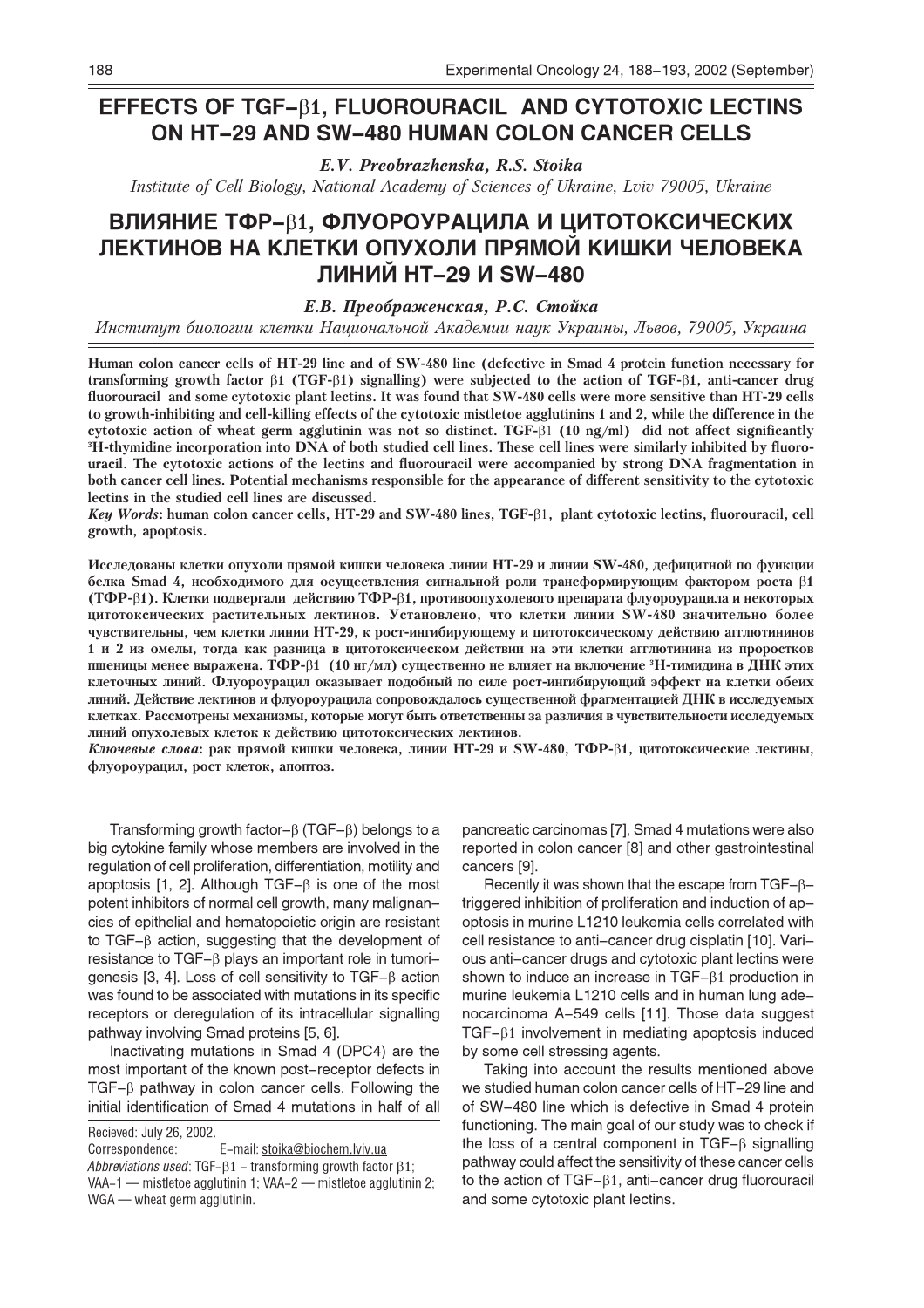#### **MATERIALS AND METHODS**

Plant lectins used in this study were: mistletoe (Viscum album L.) agglutinin 1 and 2 (VAA-1 and VAA-2). and wheat (Triticum vulgaris L.) germ agglutinin (WGA). The lectins were isolated and purified in our laboratory by Dr. M. Lutsik using earlier developed methods [12].

TGF-61 was purchased from R & D Systems Inc. (Minneapolis, USA) and fluorouracil was bought in the local pharmacy.

Human colon cancer cells of HT-29 and SW-480 lines were obtained from cell culture collection at Ludwig Institute for Cancer Research (Uppsala, Sweden). The cells were cultured in DME medium (Sigma, USA), supplemented with 10% heat-inactivated fetal calf serum (FCS, Sangva, Lviv, Ukraine) and 50 µg/ml gentamycin (Sigma, USA).

Sub-confluent cells were incubated for 24-48 h in the presence of  $TGF-\beta1$ , fluorouracil or cytotoxic lectins. After the completion of the incubation period the number of alive and dead cells was counted in hemocytometric camera after trypan blue staining of dead cells.

<sup>3</sup>H-thymidine incorporation into cellular DNA was studied after cell seeding in 24-well plates. The studied agents were added to subconfluent cells which were cultured in their presence for 24 h. During the last 5 h of incubation 2 µCi of <sup>3</sup>H-thymidine (50 Ci/mmol) in 20 µl FCS-free culture medium was added to each well. The cell monolaver was washed 2 times with ice-cold phosphate buffered saline, 2 times with 5% TCA and the amount of radioactivity was quantified in TCA-insoluble materials with  $\beta$ -scintillation counter (LKB, Sweden).

DNA fragmentation was studied after DNA preparation and electrophoresis performed as described [13]. Briefly, 2 · 10<sup>6</sup> cultured cells were pelleted and then resuspended in 50 µl lysis buffer containing 50 mM Tris-HCI (pH 7.5), 20 mM EDTA, 1% NP-40. SDS (final concentration 1%, Serva, Germany) and RNase A (final concentration 1 mg/ml, Sigma, USA) were added to each sample, which was then incubated for 1 h at 37 °C. After that proteinase K (final concentration 1 mg/ml, Sigma,

USA) was added and samples were incubated for 1 h at 37 °C. DNA was pelleted by adding 10 M ammonium acetate ( $\left(\frac{1}{2}\right)$  of sample volume) and 2 volumes of icecold isopropanol at -20 °C overnight. Samples were centrifuged for 30 min at 10,000 g, pellets were air-dried, dissolved in TE-buffer (10 µl/10<sup>6</sup> cells) and loaded into the wells of 1% agarose gel. Electrophoresis was carried out in TAE-buffer (pH 8.0) in the presence of ethydium bromide and the gel was examined in transilluminator (LKB, Sweden) under UV light and photographed.

For statistical analysis each experiment was performed in triplicate and repeated three times. Significance of the difference in a typical experiment was assessed by Student's *t*-test with the level of significance set at 0.05.

#### **RESULTS**

It was shown in many studies that  $TGF-\beta 1$  inhibits growth of the mammalian epithelial tissue cells [3]. However, we did not reveal the effect of this cytokine  $(10 \text{ ng/ml})$  on  $^3$ H-thymidine incorporation neither in HT-29 line possessing intact  $TGF-\beta 1$  signalling pathway, nor in SW-480 line possessing an impaired TGF- $\beta$ 1 signalling due to a defective Smad 4 functioning (Fig. 1). The mistletoe lectin VAA-1 decreased <sup>3</sup>H-thymidine incorporation in both studied cell lines, although such action was more pronounced in the cells of SW-480 line than in the cells of HT-29 line (Fig. 2). That is why different VAA-1 concentrations were used in the experiments: 20 ng/ml for SW-480 line and 200 ng/ml for HT-29 line. TGF- $\beta$ 1 (10 ng/ml) did not affect the inhibiting action of the mistletoe lectin.

The above noted difference between colon cancer cells of HT-29 and SW-480 line in their growth response to the mistletoe agglutinin was further confirmed when its dose dependent action on total cell number and dead cell number was studied. Both isoforms of the mistletoe agglutinin - VAA-1 and VAA-2 - markedly inhibited growth of SW-480 cells, while their action on HT-29 cells was less pronounced (see Fig. 2). That difference corresponded to the effect of those lectins on the amount of dead colon cancer cells, which



Fig. 1. Effect of TGF $\beta$ 1 and VAA-1 on <sup>3</sup>H-thymidine incorporation into DNA of growing human colon cancer cells of SW-480 (a) and  $HT-29(h)$  lines.

\*  $P < 0.05$ ; \*\*  $P < 0.01$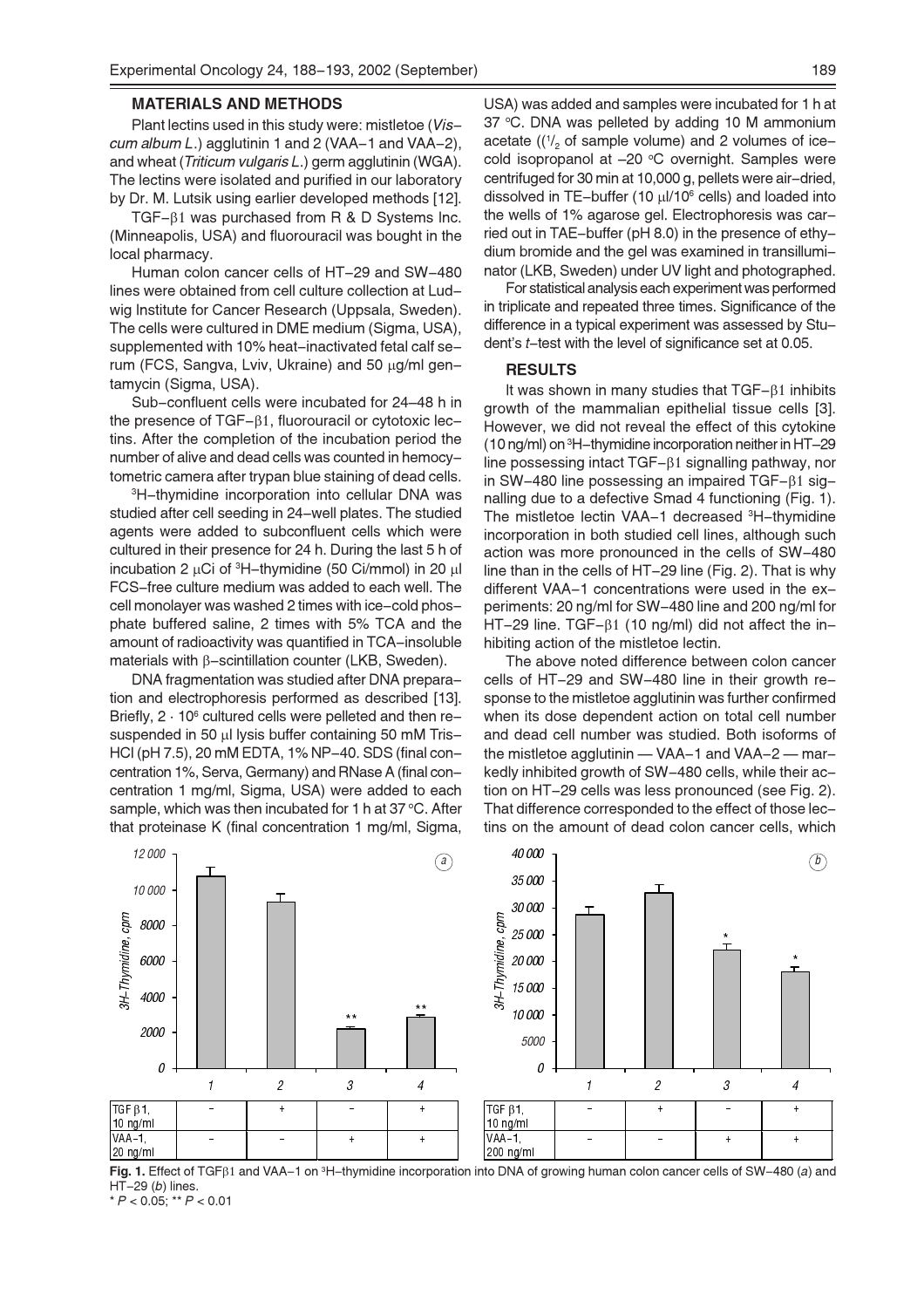was much higher in the case of SW-480 cells in comparison with HT-29 cells. It should be noted that such difference in colon carcinoma cells sensitivity to the inhibiting action of the lectin was specific for the mistletoe lectin as it was detected that WGA inhibited growth of HT-29 cells to a higher extent than it inhibited growth of SW-480 cells (see Fig. 2). Dose dependence patterns of WGA cytotoxic effects were similar for both colon cancer cell lines.

Dose dependence of the anti-cancer drug fluorouracil effect on the total cell number and the number of dead cells in HT-29 and SW-480 colon cancer cell lines did not differ significantly (Fig. 3).

In order to know the mechanisms of the killing effect of various stressing agents acting on human colon cancer cells of HT-29 and SW-480 lines, DNA fragmentation was studied in those cells. It was found that mistletoe agglutinin isoforms VAA-1 and VAA-2, as well as the WGA, induced apoptosis in both lines of the coIon cancer cells (Fig. 4). The anti-cancer drug fluorouracil acted in a similar way. It should be noted that the epithelial tissue cells, usually, do not show a distinct DNA «ladder» which can be observed when the mesenchymal tissue cells were studied for the appearance of apoptotic DNA fragmentation [14]. The reason for that could be either the expression of various types of DNA fragmentation, or the simultaneous expression of apoptosis and necrosis in the epithelial tissue cells under the effect of stressing agent action.

## **DISCUSSION**

Human colon cancer cells of SW-480 line have been extensively used as an experimental model for in vitro studies of the role of  $TGF-\beta 1$  regulatory system in tumorigenesis. These cells contain some genetic alterations characteristic for colon cancer, namely the activating mutations in Ki-ras oncogene, both a complete deletion and a stop codon mutation in the APC gene



Fig. 2. Dose dependence of the effect of cytotoxic plant lectins on growing human colon cancer cells of SW-480 (a) and HT-29 (b) lines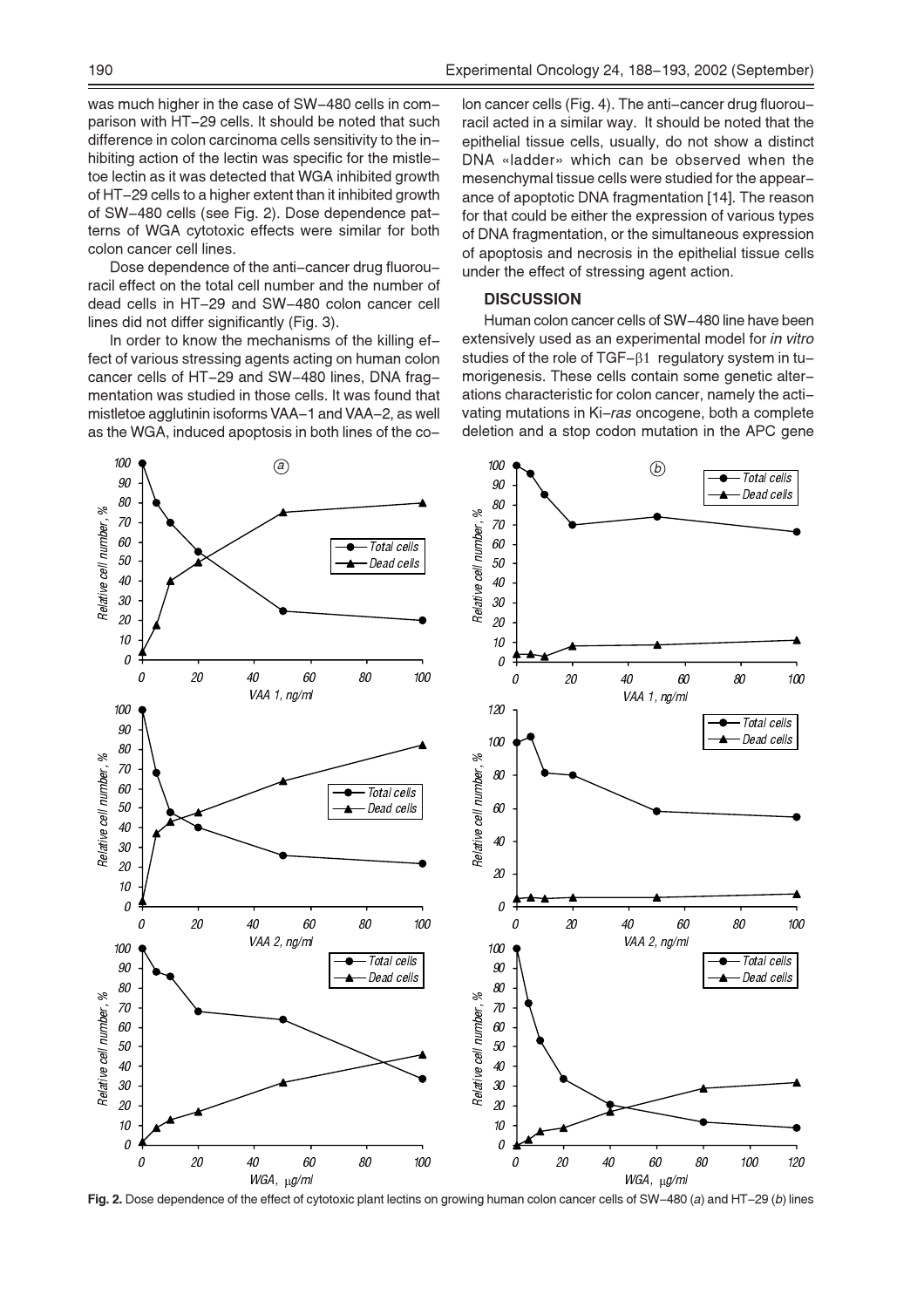

Fig. 3. Dose dependence of the effect of fluorouracil on growing human colon cancer cells of SW-480 (a) and HT-29 (b) lines

region, and inactivating mutations in both p53 alleles [15]. Additionally, these cells have lost one copy of chromosome 18 where the Smad 4 locus is found (18q21). One wild type copy of Smad 4 is retained, however it is expressed in a very low level [16].

HT-29 is another human colon cancer cell line wide-Iv used in the experimental oncology. This cell line retains many biochemical and physiological features (intact Smad 4 alleles) characteristic for normal colorectal epithelial cells [17]. Usually, HT-29 cells are used as a control for comparison with Smad 4 defective colon carcinoma SW-480 cells.

Smad 4 plays a central role in  $TGF-\beta 1$  signalling by serving as a common partner for the other Smad proteins [5, 6]. It was shown that TGF-81 binding brings together two types of transmembrane serine kinases which are type I and type II TGF- $\beta$  receptors. In this complex, the type II receptor phosphorylates and activates the type I receptor, which, in turn, phosphorylates Smad 2 or the highly related protein Smad 3. Upon phosphorylation, these Smad proteins associate with Smad 4 and move to cell nucleus where they assemble transcription complexes that activate specific sets of genes. Thus, Smad 4 is a shared key component in TGF- $\beta$ 1 signalling pathway.

We did not reveal TGF- $\beta$ 1's effect on  $\beta$ H-thvmidine incorporation into DNA of the studied colon cancer cells. Such result could be understood in the case of SW-480 cells lacking Smad 4 protein function which is necessary for  $TGF-\beta 1$  signalling. The lack of  $TGF \beta$ 1 effect in the case of HT-29 cells could be explained by the presence of 10 % FCS which may mask TGF- $\beta$ 1's growth inhibiting action. However, other reasons, such as the use of HT-29 colon cancer cells from a different source cannot be excluded.

5-Fluorouracil is an anti-cancer drug widely used for treatment of the patients with tumors of the gastro-intestinal tract, including the colon cancers [18]. It competes with uracil and thus blocks thymidine synthesis from uridine. Being incorporated into DNA and RNA it inhibits DNA and RNA biosynthesis. We found that fluorouracil inhibits <sup>3</sup>H-thymidine incorporation into the DNA of both HT-29 and SW-480 colon cancer cells. Earlier [11] we found that some anti-tumor drugs induced tumor cells to TGF-61 production. Taking into account growth-inhibiting and apoptosis-inducing effects of  $TGF-\beta1$  in those tumor cells it was suggested that this cytokine may partly mediate negative effect of anti-tumor drugs. Data presented in this study do not support such possibility for the colon cancer cells of HT-29 and SW-480 lines, although the induction of  $TGF-\beta 1$  production by fluorouracil cannot be excluded (experiments are in progress).

The cytotoxic plant lectins were proposed to be used as antitumor drugs long ago [19]. Mistletoe (Viscum album L.) agglutinins were also tested for their antitumor activity [20, 21]. Many cytotoxic lectins consist of two types of the polypeptide chains; one is possessing affinity to specific carbohydrate moieties, while another is possessing enzymatic activity capable of blocking protein synthesis on the ribosomes [22].

We found that colon cancer cells of SW-480 line were more sensitive to the mistletoe agglutinin isoforms VAA-1 and VAA-2 in comparison with the colon cancer cells of HT-29 line. Taking into account that the cells of SW-480 line have lost their sensitivity to growth inhibitor (TGF- $\beta$ 1) [16] those cells may be considered more transformed than the cells of HT-29 line. Thus,



Fig. 4. Induction of DNA fragmentation by cytotoxic plant lectins and fluorouracil in growing human colon cancer cells of SW-480  $(a)$  and HT-29  $(b)$  lines.

1 – untreated cell;  $2 - VAA - 1$  (20 ng/ml for (a) and 200 ng/ml for (b)); 3 — VAA-2 (20 ng/ml for (a) and 200 ng/ml for (b)); 4 – WGA (20 ng/ml);  $5 -$  fluorouracil (50  $\mu$ g/ml)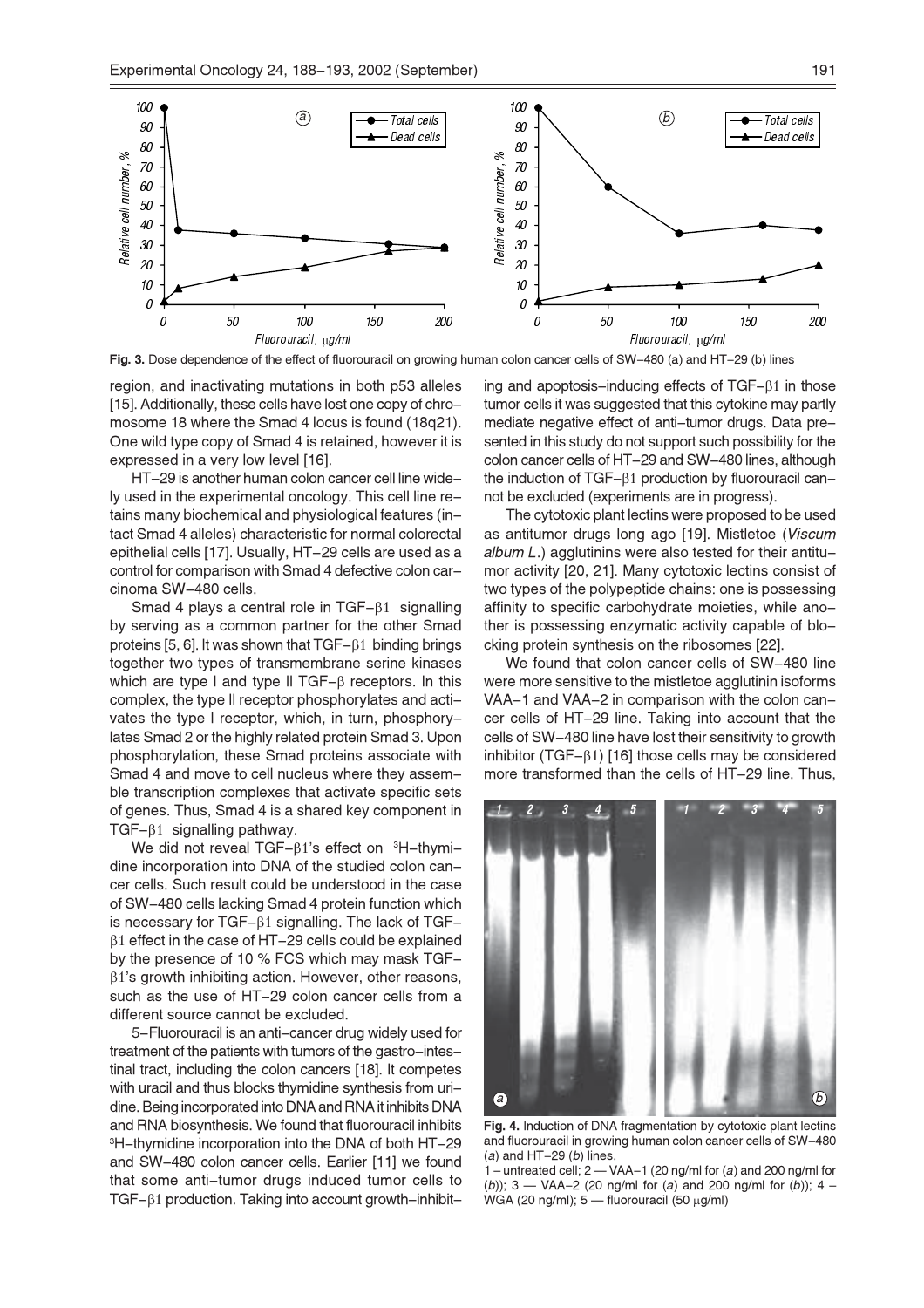more transformed cancer cells are, nevertheless, more susceptible to the cytotoxic action of the mistletoe lectins. The results of DNA fragmentation study suggest that the way of death of the studied colon cancer cells under the action of the cytotoxic lectins is both apoptosis and necrosis.

Earlier we showed that cisplatin- and  $TGF-\beta 1-re$ sistant murine leukemia cells of L1210 line are more sensitive to the mistletoe agglutinin in comparison with cisplatin- and  $TGF - \beta 1$ -sensitive cells of the same line [10]. We also found that TGF- $\beta$ 1-resistant L1210 cells are better stained by specific plant lectins comparing with TGF-β1-sensitive L1210 cells [23]. Besides, more transformed cells of L1210 line were better agglutinated by various plant lectins in comparison with less transformed cells of this line [23]. Those data suggest that the malignant cell transformation may induce the expression of specific plasma membrane markers which can be recognised by specific plant lectins. One of such markers (with molecular weight around 200 kDa) was detected in TGF-81-resistant murine leukemia L1210 cells [23].

At the moment, we do not possess direct data on the expression of specific plasma membrane marker(s) in the TGF-61-resistant colon cancer cells of SW-480 line. However, the carbohydrate specificity of such marker can be predicted, as another plant lectin WGA inhibited growth of SW-480 and HT-29 colon cancer cells to a similar extent. Other investigators [24] used a differential ability to bind peanut agglutinin (PNA) and WGA in various human colon cancer cells, particularly in SW-480 and HT-29 lines, as well as the metastatic line SW-620, for the lectin-targeted anti-cancer drug doxorubicine delivery to selected cancer cell lines. The targeting moieties and doxorubicine were conjugated to a watersoluble co-polymer based on N-(2-hydroxyprolyl) methacrylamide acting as a carrier responsible for controlled intracellular release of the targeted drug. FACS analysis showed a strong binding of WGA-FITC to all tested cell lines, while PNA-FITC binding was considerably weaker. While the conjugates with WGA were more cytotoxic, the conjugates with PNA were more specific and their binding was limited to cancer cells and to the sites of inflammation. These results support the idea of site-specific lectinotherapy of malignancies.

In conclusion, the results of our study suggest that specific cytotoxic lectins could be used as an instrument for estimating the level of the malignant transformation in the mammalian cells. It is probable that plasma membrane components of more transformed cells bind specific plant lectins more effectively and, thus, may be more sensitive to the cytotoxic action of those lectins. Besides, it is obvious that in more transformed cancer cells TGF-β1 resistance may appear.

### **ACKNOWLEDGEMENT**

This research was supported by the State Foundation of Basic Studies of the Ministry of Education and Science of Ukraine. The authors thank Dr. Maxim Lutsik for presented plant lectins and Mrs. Galina Shafranska's for the assistance in cell growing.

#### **REFERENCES**

1. **Massague J.** The transforming growth factor- $\beta$  family. Ann Rev Biochem 1990; 6: 597-641.

2. Roberts AB, Sporn MB. The transforming growth factor-β. In: Handbook of experimental pharmacology. Peptide growth factors and their receptors. Sporn MB, Roberts AB, eds. Springer, New York: 1990, V.95. P.419–72.

3. Phylchenkov AA, Stoika RS, Bykorez AI. Transforming growth factors. Kyiv: Naukova dumka, 1994. 290 p. (In Russian).

4. Polyak K. Negative regulation of cell growth by ТGFβ. Biochim Biophys Acta 1996; 1242: 185-99.

5. Heldin C-H, Miyazono K, ten Dijke P. TGF-β signalling from cell membrane to nucleus via Smad proteins. Nature 1997; 390: 465-71.

6. Massague J. TGF- $\beta$  signal transduction. Ann Rev Biochem 1998; 67: 753-91.

7. Hahn SA, Schutte M, Hoque AT, Moskaluk CA, da Costa LT, Rozenblum E, Weinstein CL, Fisher A, Yeo CJ, Hruban RH, Kern SE. DPC4, a candidate tumor suppressor gene at human chromosome 18q21.1. Science  $1996; 271: 350-3.$ 

8. Thiagalingam S, Lengauer C, Leach FS, Schutte M, Hahn SA, Overhauser J, Willson JK, Markowitz S, Hamilton SR, Kern SE, Kinzler KW, Vogelstein B. Evaluation of candidate tumor suppressor genes on chromosome 18 in colorectal cancers. Nat Genet 1996; 13: 343-6.

9. Powell SM, Harper JS, Hamilton SR, Robinson CR, **Cummings OW**. Inactivation of Smad 4 in gastric carcinomas. Cancer Res 1997; 57: 4221-4.

10. Stoika RS, Yakymovych MYa, Yakymovych IA. **Chekhun VF.** Cisplatin-resistant derivatives of murine L1210 leukemia cells are not susceptible to growth-inhibiting and apoptosis-inducing actions of transforming growth factor- $\beta$ 1. Anti-Cancer Drugs 1999; 10: 457–63.

11. Stoika RS, Antonyuk VO, Yakymovych IA, Yakymovych MYa, Korchinsky OG, Preobrazhenska OV, Stasyk TV, Kashtchak NI, Lutsik MD. Tumor cell response to cytotoxic lectins and heat shock in vitro: study of possible involvement of transforming growth factor  $\beta$ 1. Int J Med Biol Environ 2000; 28:  $65-9$ .

12. Khomutovsky OA, Lutsik MD, Perederej OF. Electron histochemistry of cell membrane receptors. Kiev: Naukova Dumka, 1986. P. 21-33.

13. Herrmann M, Lorenz HM, Voll R, Grunke M, Woith W, Kalden JR. A rapid and simple method for the isolation of apoptotic DNA fragments. Nucl Acid Res 1994;  $22:5506 - 7.$ 

14. Phylchenkov AA, Stoika RS. Apoptosis and cancer. Kyiv: Morion, 1999. 184 p. (In Russian).

15. Goyette MC, Cho K, Fasching CL, Levy DB, Kinzler KW, Paraskeva C, Vogelstein B, Stanbridge EJ. Progression of colorectal cancer is associated with multiple tumor suppressor gene defects but inhibition of tumorigenicity is accomplished by correction of any single defect via chromosome transfer. Mol Cell Biol 1992; 12: 1387-95.

16. Calonge MJ, Massague J. Smad4/DPC4 silencing and hyperactive Ras jointly disrupt transforming growth factor- $\beta$  anti-proliferative responses in colon cancer cells. I Biol Chem 1999: 274: 33637-43.

17. Von Kleist S, Chany E, Burtin P, King M, Fogh J. Immunohistology of the antigenic pattern of a continuous cell line from a human colon tumor. J Natl Cancer Inst 1975;  $55:555-60$ .

18. Boolkina ZP. Anticancer preparations. Reference book. Kyiv: Naukova Dumka, 1991. 302 p. (In Russian).